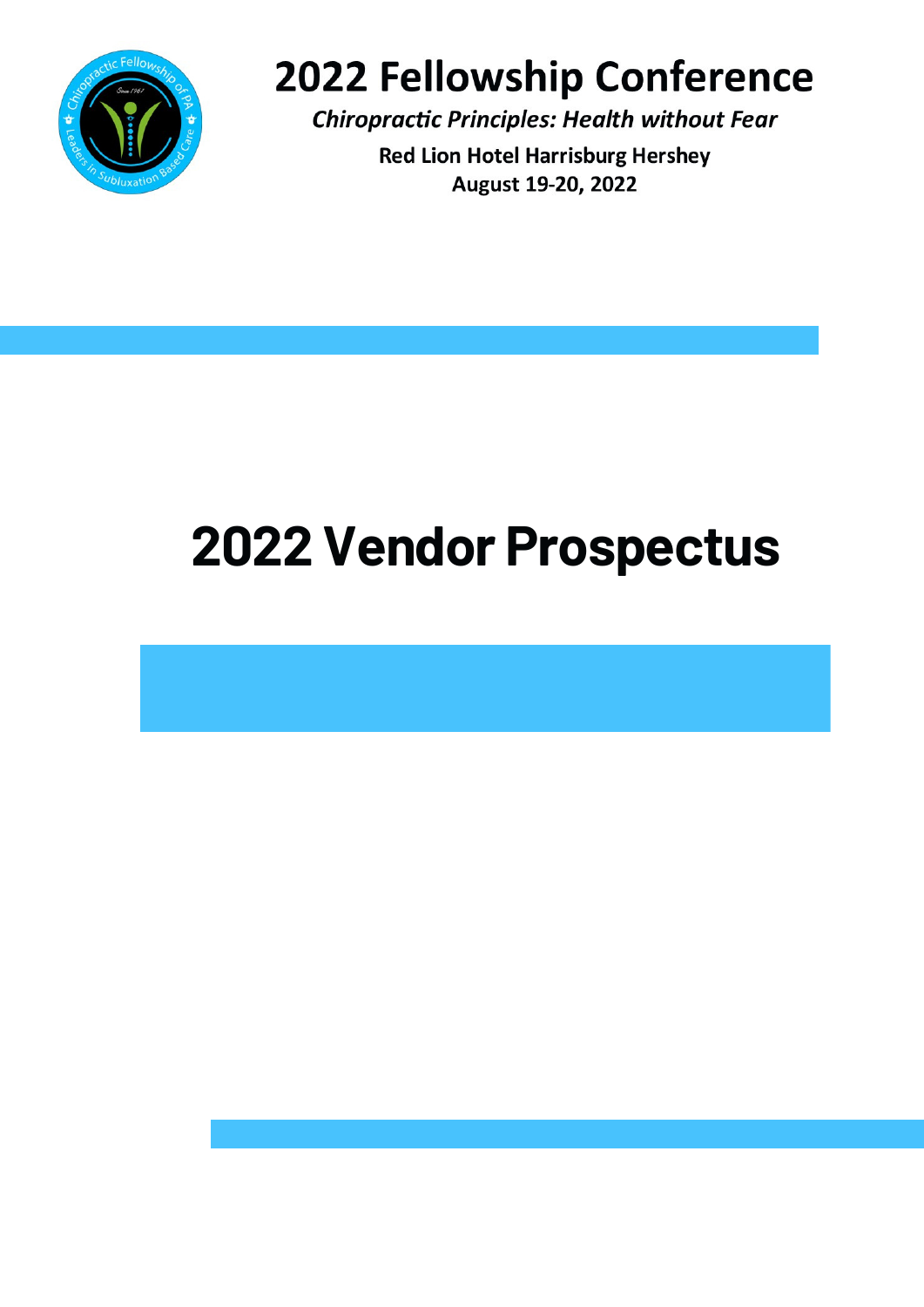

# **2022 Fellowship Conference**

**Chiropractic Principles: Health without Fear** 

**Red Lion Hotel Harrisburg Hershey** August 19-20, 2022

The Chiropractic Fellowship of Pennsylvania (CFoP) was established in June of 1967 to help protect the rights of principled chiropractors. The Fellowship has a lasting purpose attitude; embracing the idea that one should love, serve, **and give from one's abundance without compromise.**

**CFoP members have numerous types of practices from cash to insurance, various office procedures, and different** adjusting techniques. What unites us is not what is in our office, but what is in our hearts. We stand firm on the belief that everyone should have access to chiropractic care for the correction of vertebral subluxation. We are dedicated to **protecting your rights and privileges to practice chiropractic in the state of Pennsylvania.**

### **Ne two r k i n g**

**The conference will provide several opportunities to network with vendors and colleagues from across the state of Pennsylvania**

### **Att e n d e e s**

- **Chiropractors**
- **Chiropractic Assistants**
- **Chiropractic X-ray Techs**
- **Extension Faculty Members**

## **CEU Cr e d it**

**The conference is spread over 1 1/2 days in August which provides an opportunity for you to obtain up to 12 hours of last minute needed CE credits.**

*CEU Credit pending approva***l**

#### **W h y P a r t i c i p a t e ?**

- **Educate attendees on best practices**
- **Interact with attendees and establish new leads & relationships**
- **Capture immediate feedback**
- **Make a long-lasting impact on your target audience**
- **Network with colleagues in all area of the state, not just your local region**